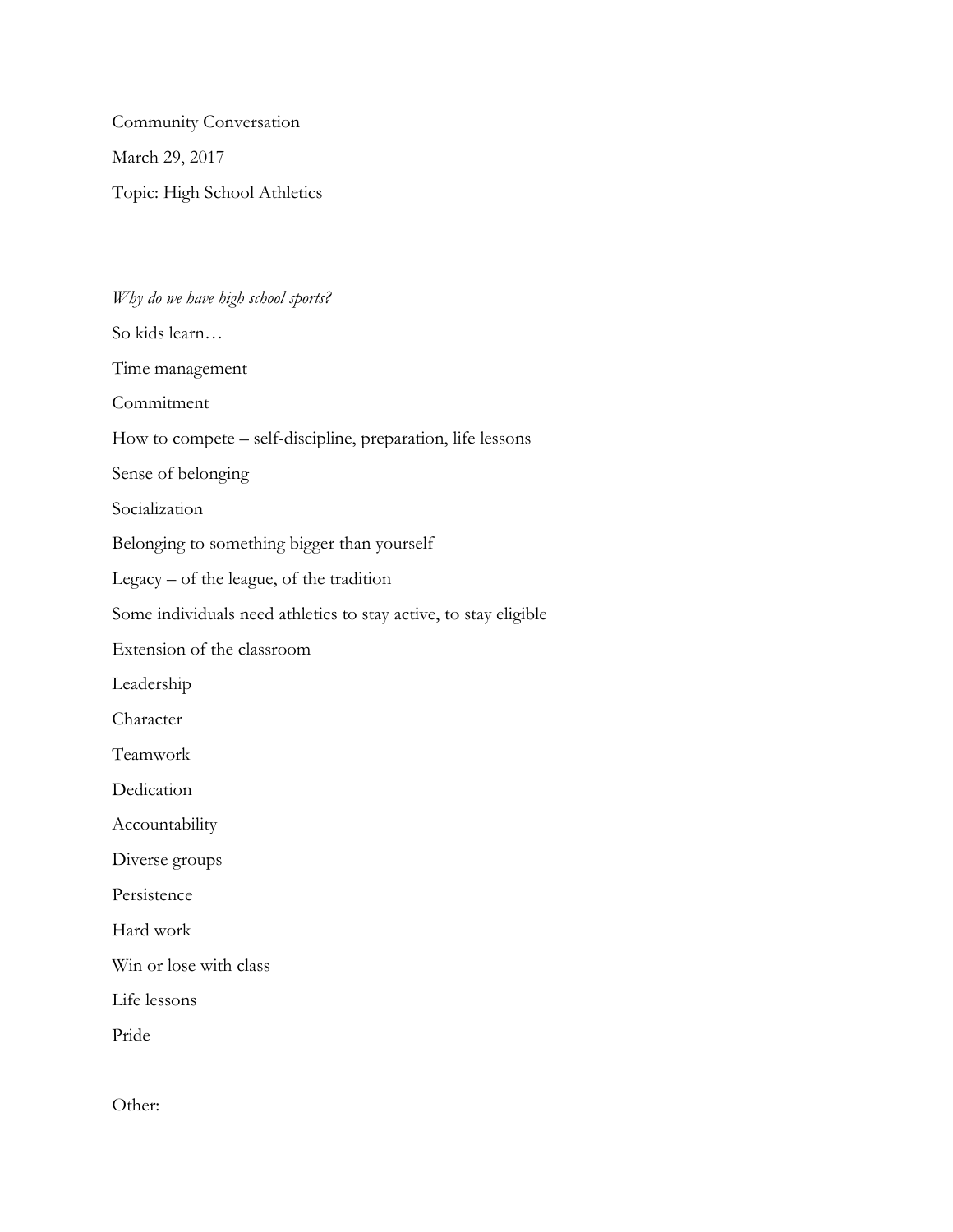Scholarships Opportunity to participate Interpersonal communications Conflict management Inter-school networking Female empowerment (also applies to young men)

*What are the "hot topics" parents are talking about with each other in the stands?* Participation fees Multi-sport athletes – pretend to encourage it, but it's actually hard to do Facilities – keeping up with other districts Time commitment Outside recruiting (in both directions, i.e., into and out of Lakota) Club teams talking bad about high school teams Sense of unity, for non-stars How kids need to understand their role and value they add Strength and injury management Communication directly from coaches to parents (not through the kids) Lack of PE classes to develop kids for high school sports Parents not trusting coaches….so doing the coaching themselves Carloads of kids driving…busing issues Lesser tier sports Perceived inequality of boys vs girls sports (e.g., weight room, uniforms) Open enrollment (athletes moving between East and West) Huge time commitment for coaches Retaining coaches Winning vs. winning at all costs Kids who don't come out….who don't see a path to playing time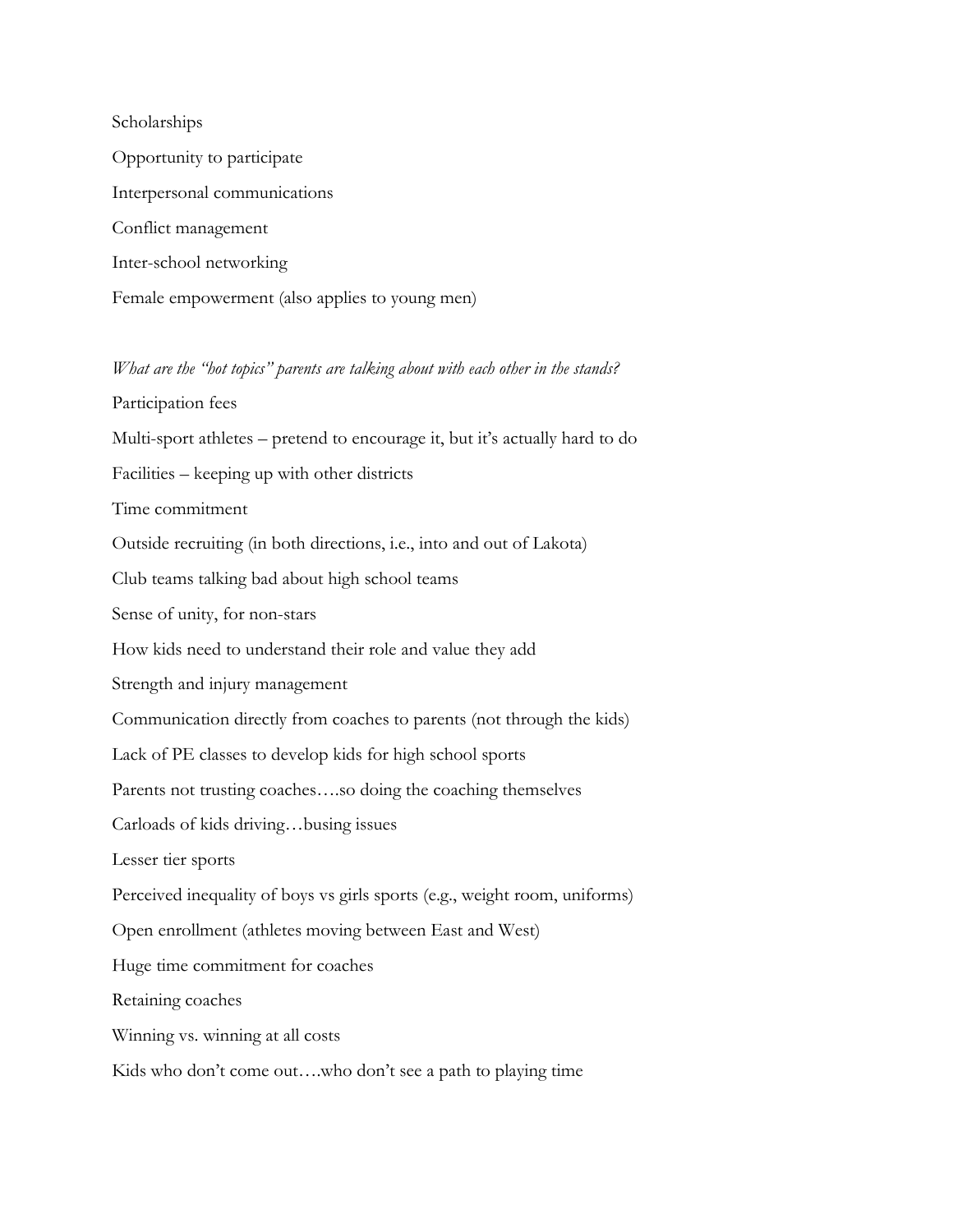## *What are the "polarities?" (inherent conflicts)*

Can't have a meritocracy and also guarantee playing time

Sense of pride/legacy vs. losing kids to recruitment

We perceive Lakota as a destination district, but we are losing kids to other schools.

Can't rubber-stamp a solution for all sports – athlete who moves in legally can help the team, but what about the player who's bumped out of lineup?

Qualifications for personnel

Different levels on communications on athletic websites

Transportation – to and from games

Lack of coaches who work in the school ("Down 80 percent from 10 years ago")

Paying for uniforms after paying participation fees

Drug testing of athletes (Lakota does not)

## *What should be in a district athletic philosophy?*

We have to decide, do we want to be top of the top, best of the best, or be a place where everybody gets a trophy?

A sliding scale from freshman through varsity.

We have to understand all athletes not created equal. Different skill levels will be treated differently.

Fairness is not treating everybody the same way. It's giving them what they need to succeed.

Should there be encouragement to seek non-school sports if that's what's best for some kids?

Is there support from the schools for community sports programs?

Junior varsity is for mixing playing time. Varsity is for trying to win – by playing the best team.

High school ought to be playing the best kids.

Play the best but value the roles and develop all athletes.

Define expectations by sports – kids need to know what to expect.

How coaches are evaluated -- go beyond wins and losses.

Does telling a kid they're not good enough contradict our values?

Address whether seniors can/should play junior varsity.

There's value in more kids playing vs. winning.